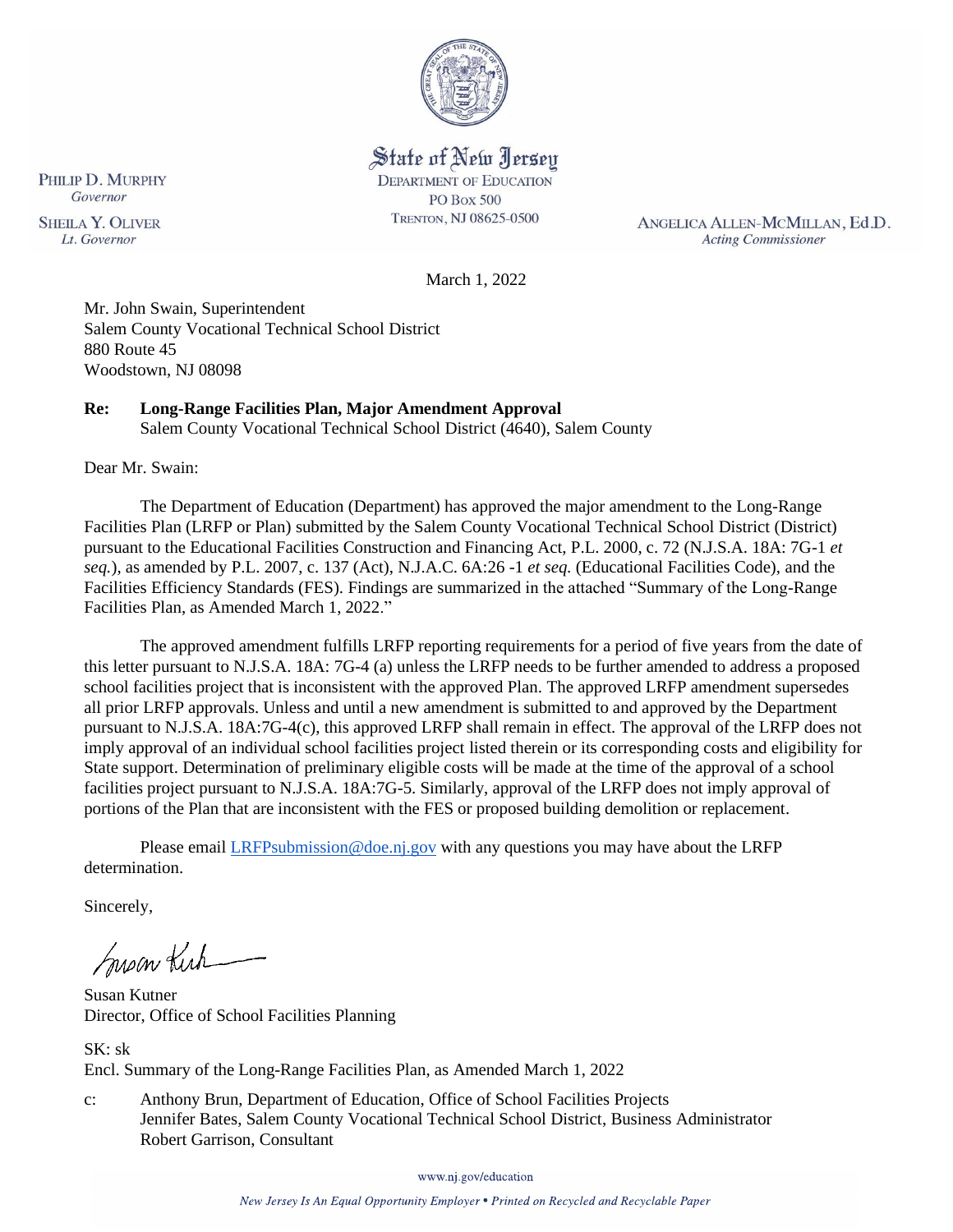# **Salem County Vocational Technical School District (4640) Summary of the Long-Range Facilities Plan, as Amended March 1, 2022**

The Department of Education (Department) has completed its review of the major amendment to the Long-Range Facilities Plan (LRFP or Plan) submitted by the Salem County Vocational Technical School District (District) pursuant to the Educational Facilities Construction and Financing Act, P.L. 2000, c. 72 (N.J.S.A. 18A: 7G-1 *et seq.*), as amended by P.L. 2007, c. 137 (Act), N.J.A.C. 6A:26-1 et seq. (Educational Facilities Code), and the Facilities Efficiency Standards (FES).

The following provides a summary of the District's approved amended LRFP. The summary is based on the standards set forth in the Act, the Educational Facilities Code, the FES, District-reported information in the Department's LRFP reporting system, and supporting documentation. The referenced reports in *italic* text are standard reports available on the Department's LRFP website.

### **1. Inventory Overview**

The District is classified as a Regular Operating District (ROD) for funding purposes. It provides services for students in grades 9-12.

The District identified existing and proposed schools, sites, buildings, rooms, and site amenities in its LRFP. Table 1 lists the number of existing and proposed district schools, sites, and buildings. Detailed information can be found in the *School Asset Inventory Report* and the *Site Asset Inventory Report.*

**As directed by the Department, school facilities projects that have received initial approval by the Department and have been approved by the voters, if applicable, are represented as "existing" in the LRFP.** Approved projects that include new construction and/or the reconfiguration/reassignment of existing program space are as follows: n/a.

| Category                                     | <b>Existing</b> | <b>Proposed</b> |
|----------------------------------------------|-----------------|-----------------|
| Number of Schools (assigned DOE school code) |                 |                 |
| Number of School Buildings <sup>1</sup>      |                 |                 |
| Number of Non-School Buildings <sup>2</sup>  |                 |                 |
| Number of Vacant Buildings                   |                 |                 |
| Number of Sites                              |                 |                 |

#### **Table 1: Number of Schools, School Buildings, and Sites**

Based on the existing facilities inventory submitted by the District:

- **Exercise** Schools using leased buildings (short or long-term):  $n/a$
- Schools using temporary classroom units (TCUs), excluding TCUs supporting construction: n/a
- Vacant/unassigned school buildings: n/a

*<sup>1</sup>* Includes district-owned buildings and long-term leases serving students in district-operated programs

<sup>&</sup>lt;sup>2</sup> Includes occupied district-owned buildings not associated with a school, such as administrative buildings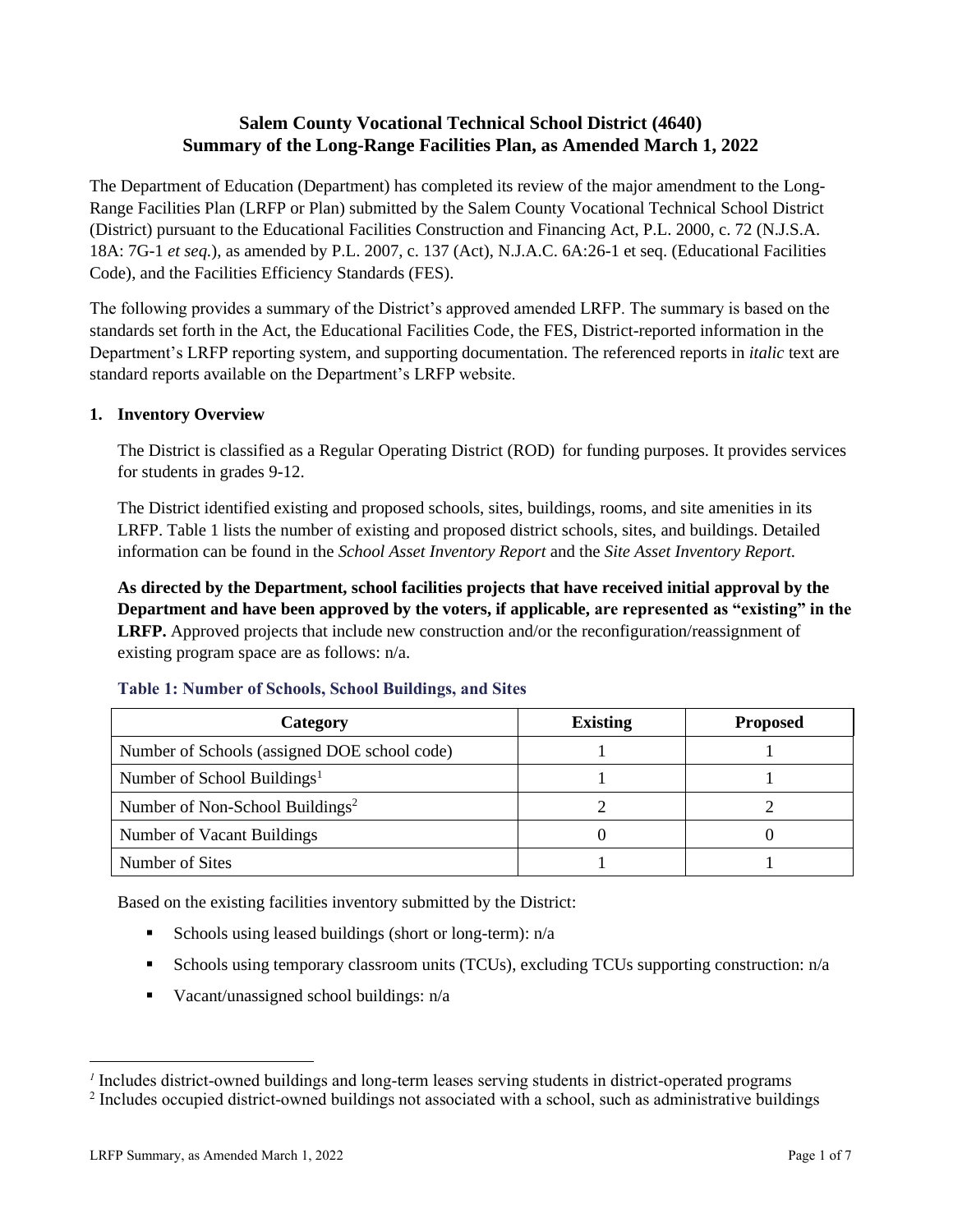Findings:

The Department has determined that the proposed inventory is adequate for approval of the District's LRFP amendment. However, the LRFP determination does not imply approval of an individual school facilities project listed within the LRFP; the District must submit individual project applications for project approval.

## **2. District Enrollments**

The District determined the number of students, or "proposed enrollments," to be accommodated for LRFP planning purposes on a district-wide basis and in each school.

Since the District is a county vocational school district, the Department does not require the submission of a standard cohort-survival enrollment projection. Instead, proposed enrollments are based on district proposed CTE programs and capacity and are conditionally accepted for LRFP planning purposes pending approval by the Department's Office of Career Readiness.

Table 2 provides a comparison of existing and proposed enrollments. All totals include special education students.

| <b>Grades</b>                | <b>Existing Enrollments</b><br>2020-21 | <b>District Proposed Enrollments</b><br>2025-26 |
|------------------------------|----------------------------------------|-------------------------------------------------|
| PK (excl. private providers) |                                        |                                                 |
| Grades K to 5                |                                        |                                                 |
| Grades 6 to 8                |                                        |                                                 |
| Grades 9 to 12               | <b>739 FTE</b>                         | <b>750 FTE</b>                                  |
| <b>Totals PK to 12</b>       | 739 FTE                                | <b>750 FTE</b>                                  |

#### **Table 2: Enrollments**

Findings:

The Department has determined the District's proposed enrollments to be acceptable for approval of the District's LRFP amendment and for planning purposes pending review by the Department's Office of Career Readiness at the time an application for a school facilities project is submitted, if applicable.

## **3. District Practices Capacity**

Based on information provided in the room inventories, District Practices Capacity was calculated for each school building to determine whether adequate capacity is proposed for the projected enrollments based on district scheduling and class size practices. The capacity totals assume instructional buildings can be fully utilized regardless of school sending areas, transportation, and other operational issues. The calculations only consider district-owned buildings and long-term leases; short term leases and temporary buildings are excluded. **A capacity utilization factor of 90% for classrooms serving grades K-8 and 85% for classrooms serving grades 9-12 is applied in accordance with the FES.** No capacity utilization factor is applied to preschool classrooms.

In certain cases, districts may achieve adequate District Practices Capacity to accommodate enrollments but provide inadequate square feet per student in accordance with the FES, resulting in educational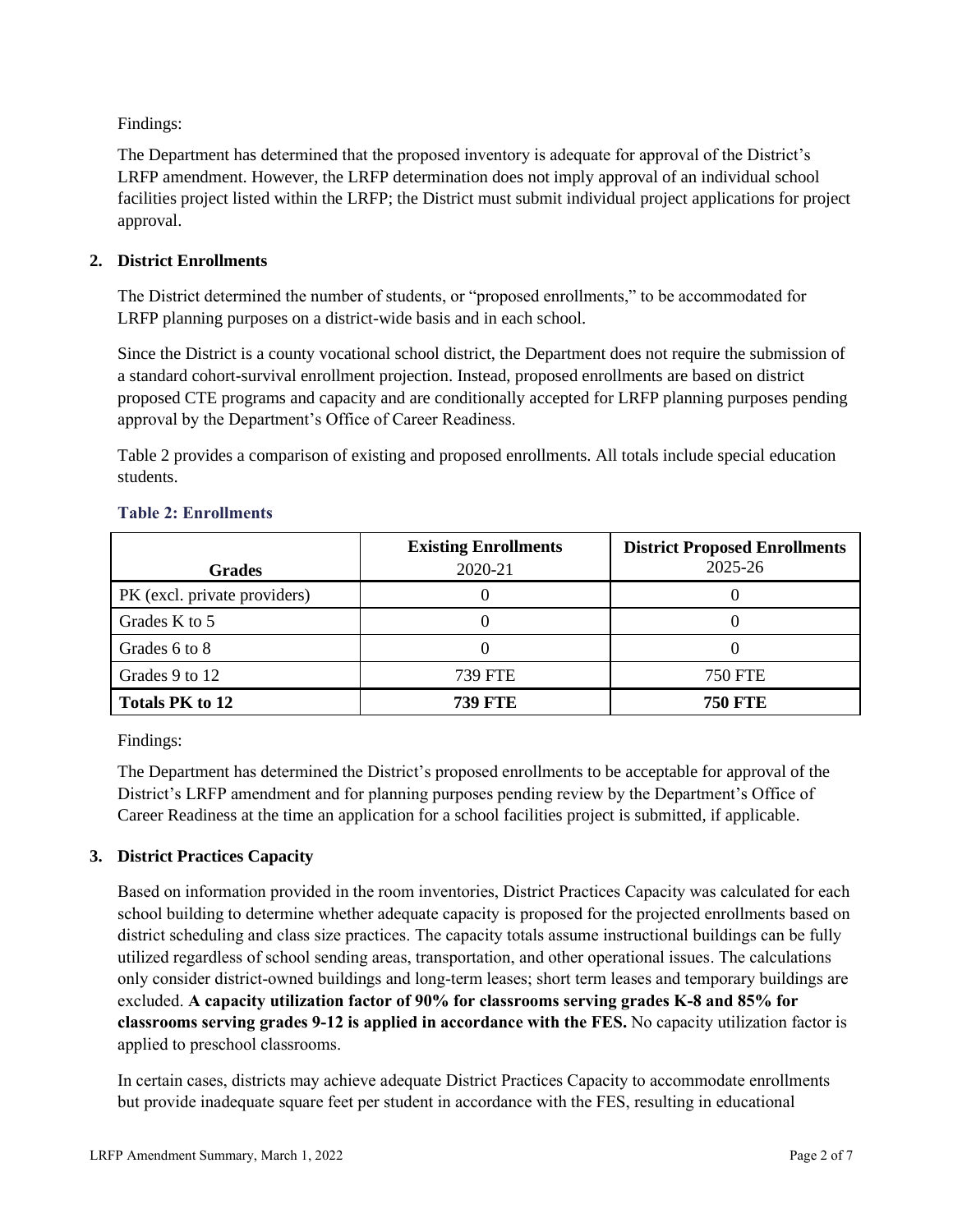adequacy issues and "Unhoused Students." Unhoused students are considered in the "Functional Capacity" calculations used to determine potential State support for school facilities projects and are analyzed in Section 4.

Table 3 provides a summary of proposed enrollments and existing and proposed District-wide capacities. Detailed information can be found in the LRFP website reports titled *FES and District Practices Capacity Report, Existing Rooms Inventory Report, and Proposed Rooms Inventory Report.*

| <b>Grades</b>              | <b>Proposed</b><br><b>Enrollments</b> | <b>Existing</b><br><b>District</b><br><b>Practices</b><br>Capacity | <b>Existing</b><br>Deviation* | <b>Proposed</b><br><b>District</b><br><b>Practices</b><br>Capacity | <b>Proposed</b><br>Deviation* |
|----------------------------|---------------------------------------|--------------------------------------------------------------------|-------------------------------|--------------------------------------------------------------------|-------------------------------|
| Elementary ( $PK$ to 5)    | 0                                     | 0.00                                                               | 0.00                          | 0.00                                                               | 0.00                          |
| Middle $(6 \text{ to } 8)$ | 0                                     | 0.00                                                               | 0.00                          | 0.00                                                               | 0.00                          |
| High $(9 \text{ to } 12)$  | 750                                   | 787.95                                                             | 37.95                         | 787.10                                                             | 37.10                         |
| <b>District Totals</b>     | 750                                   | 787.95                                                             | 37.95                         | 787.10                                                             | 37.10                         |

**Table 3: District Practices Capacity Analysis**

*\* Positive numbers signify surplus capacity; negative numbers signify inadequate capacity. Negative values for District Practices capacity are acceptable for approval if proposed enrollments do not exceed 100% capacity utilization.*

Considerations:

- Based on the proposed enrollments and existing room inventories, the District is projected to have inadequate capacity for the following grade groups, assuming all school buildings can be fully utilized: n/a
- Adequate justification has been provided by the District if the proposed capacity for a school significantly deviates from the proposed enrollments. Generally, surplus capacity is acceptable for LRFP approval if additional capacity is not proposed through new construction.

## Findings:

The Department has determined that proposed District capacity, in accordance with the proposed enrollments, is adequate for approval of the District's LRFP amendment. The Department will require a current enrollment projection at the time an application for a school facilities project is submitted, incorporating the District's most recent Fall Enrollment Report, in order to verify that the LRFP's planned capacity meets the District's updated enrollments.

#### **4. New Construction Funding Eligibility**

*Functional Capacity* was calculated and compared to the proposed enrollments to provide a **preliminary estimate** of Unhoused Students and new construction funding eligibility. **A final determination will be made at the time of project application approval.**

*Functional Capacity* is the adjusted gross square footage of a school building *(total gross square feet minus excluded space)* divided by the minimum area allowance per full-time equivalent student for the grade level contained therein. *Unhoused Students* is the number of students projected to be enrolled in the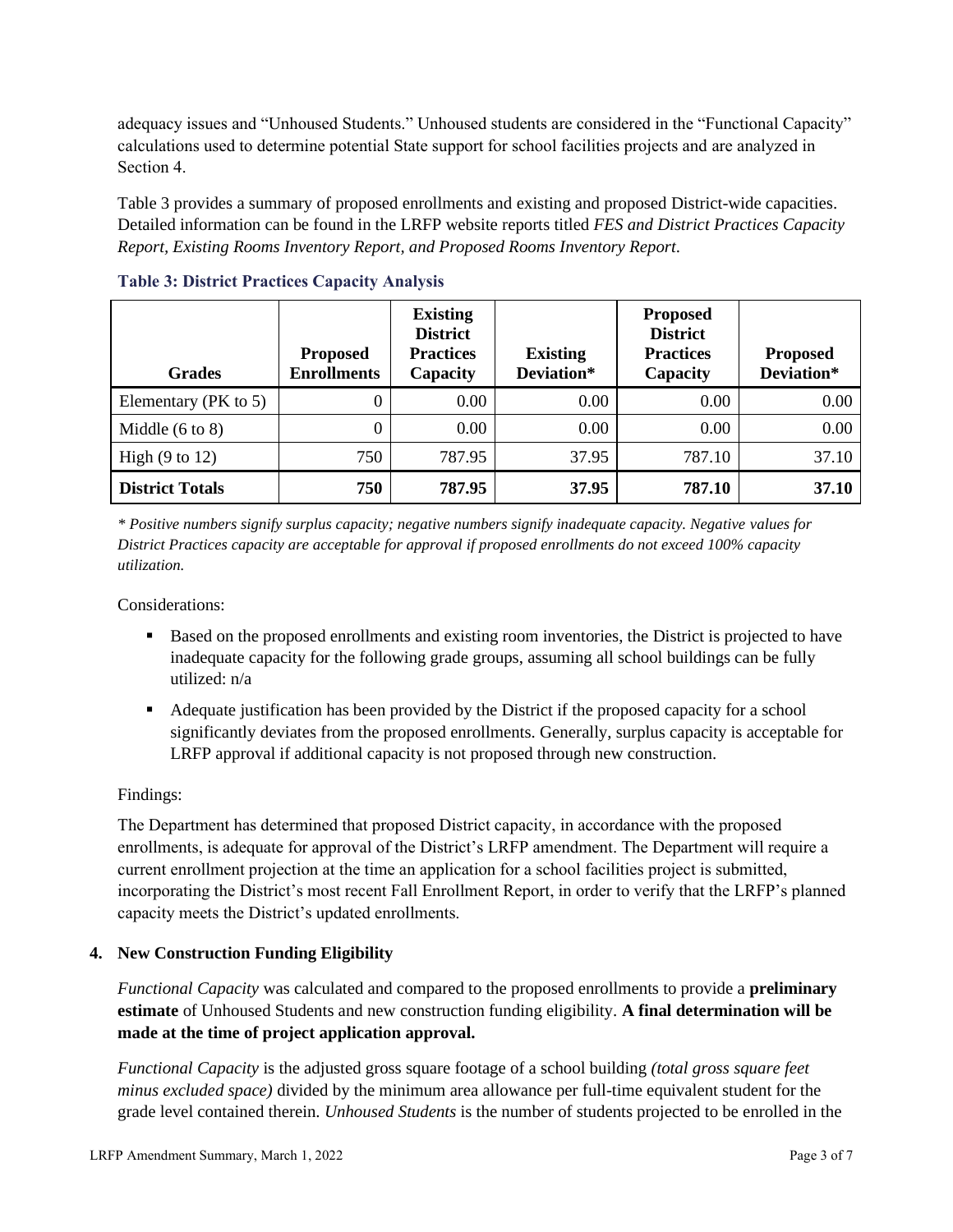District that exceeds the Functional Capacity of the District's schools pursuant to N.J.A.C. 6A:26-2.2(c). *Excluded Square Feet* includes (1) square footage exceeding the FES for any pre-kindergarten, kindergarten, general education, or self-contained special education classroom; (2) grossing factor square footage *(corridors, stairs, mechanical rooms, etc.)* that exceeds the FES allowance, and (3) square feet proposed to be demolished or discontinued from use. Excluded square feet may be revised during the review process for individual school facilities projects.

Table 4 provides a preliminary assessment of the Functional Capacity, Unhoused Students, and Estimated Maximum Approved Area for Unhoused Students for each FES grade group. The calculations exclude temporary facilities and short-term leased buildings. School buildings proposed for whole or partial demolition or reassignment to a non-school use are excluded from the calculations pending project application review. If a building is proposed to be reassigned to a different school, the square footage is applied to the proposed grades after reassignment. Buildings that are not assigned to a school are excluded from the calculations. In addition, only preschool students eligible for state funding (former ECPA students) are included. Detailed information concerning the calculations can be found in the *Functional Capacity and Unhoused Students Report* and the *Excluded Square Footage Report.*

| Category                                     | $PK/K$ to 5    | 6 to 8   | 9 to 12        | <b>Total</b> |
|----------------------------------------------|----------------|----------|----------------|--------------|
| Eligible PK/K-12 Proposed Enrollments        | $\Omega$       | $\Omega$ | <b>750 FTE</b> |              |
| FES Area Allowance (SF/student)              | 125.00         | 134.00   | 151.00         |              |
| <b>Prior to Completion of Proposed Work:</b> |                |          |                |              |
| <b>Existing Gross Square Feet</b>            | $\theta$       | $\Omega$ | 145,275        | 145,275      |
| <b>Adjusted Gross Square Feet</b>            | $\Omega$       | 0        | 143,011        | 143,011      |
| <b>Adjusted Functional Capacity</b>          | 0.00           | 0.00     | 947.09         |              |
| <b>Unhoused Students</b>                     | 0.00           | 0.00     | 0.00           |              |
| Est. Max. Area for Unhoused Students         | 0.00           | 0.00     | 0.00           |              |
| <b>After Completion of Proposed Work:</b>    |                |          |                |              |
| Gross Square Feet                            | $\theta$       | $\Omega$ | 146,783        | 146,783      |
| New Gross Square Feet                        | $\Omega$       | $\Omega$ | 1,508          | 1,508        |
| <b>Adjusted Gross Square Feet</b>            | $\overline{0}$ | $\Omega$ | 144,519        | 144,519      |
| <b>Functional Capacity</b>                   | 0.00           | 0.00     | 957.08         |              |
| <b>Unhoused Students after Construction</b>  | 0.00           | 0.00     | 0.00           |              |
| Est. Max. Area Remaining                     | 0.00           | 0.00     | 0.00           |              |

#### **Table 4: Estimated Maximum Approved Area for Unhoused Students**

Facilities used for non-instructional or non-educational purposes are ineligible for State support under the Act. However, projects for such facilities shall be reviewed by the Department to determine whether they are consistent with the District's LRFP and whether the facility, if it is to house students (full or part time) conforms to educational adequacy requirements. These projects shall conform to all applicable statutes and regulations.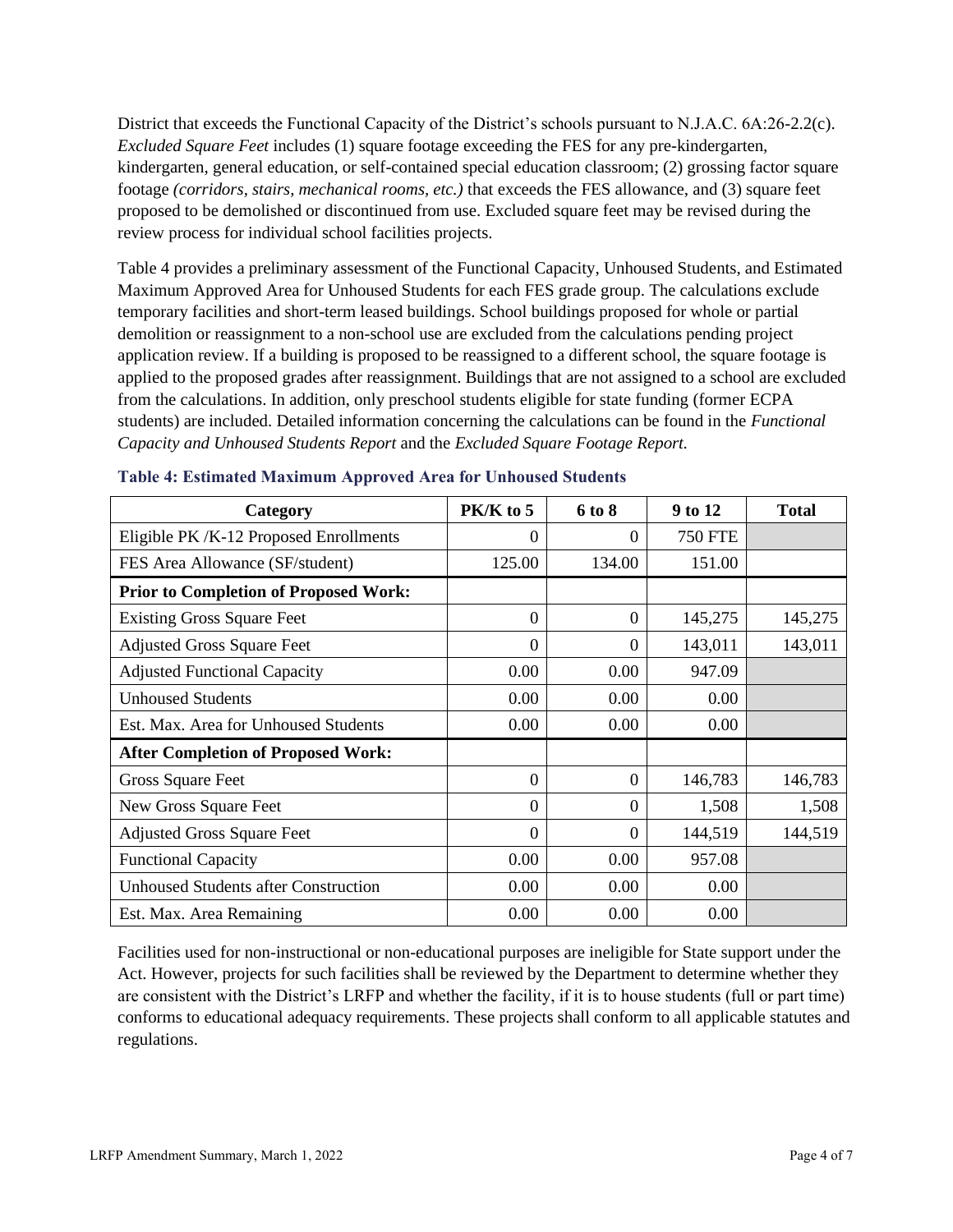Estimated costs represented in the LRFP by the District are for capital planning purposes only. The estimates are not intended to represent preliminary eligible costs or final eligible costs of approved school facilities projects.

Considerations:

- **•** The District does not have approved projects pending completion, as noted in Section 1, that impact the Functional Capacity calculations.
- **The Functional Capacity calculations** *exclude* square feet proposed for demolition or discontinuation for the following FES grade groups and school buildings pending a feasibility study and project review: n/a.
- Based on the preliminary assessment, the District has Unhoused Students prior to the completion of proposed work for the following FES grade groups: n/a.
- New construction is proposed for the following FES grade groups: 9-12.
- Proposed new construction exceeds the estimated maximum area allowance for Unhoused Students prior to the completion of the proposed work for the following grade groups: 9-12.
- **•** The District, based on the preliminary LRFP assessment, will not have Unhoused Students after completion of the proposed LRFP work. If the District is projected to have Unhoused Students, adequate justification has been provided to confirm educational adequacy in accordance with Section 6 of this determination.

## Findings:

Functional Capacity and Unhoused Students calculated in the LRFP are preliminary estimates. Preliminary Eligible Costs (PEC) and Final Eligible Costs (FEC) will be included in the review process for specific school facilities projects. A feasibility study undertaken by the District is required if building demolition or replacement is proposed per N.J.A.C. 6A:26-2.3(b)(10).

## **5. Proposed Work**

The District assessed program space, capacity, and physical plant deficiencies to determine corrective actions. Capital maintenance, or *"system actions,"* address physical plant deficiencies due to operational, building code, and /or life cycle issues. Inventory changes, or *"inventory actions,*" add, alter, or eliminate sites, site amenities, buildings, and/or rooms.

The Act (N.J.S.A. 18A:7G-7b) provides that all school facilities shall be deemed suitable for rehabilitation unless a pre-construction evaluation undertaken by the District demonstrates to the satisfaction of the Commissioner that the structure might pose a risk to the safety of the occupants even after rehabilitation or that rehabilitation is not cost-effective. Pursuant to N.J.A.C. 6A:26-2.3(b)(10), the Commissioner may identify school facilities for which new construction is proposed in lieu of rehabilitation for which it appears from the information presented that new construction is justified, provided, however, that for such school facilities so identified, the District must submit a feasibility study as part of the application for the specific school facilities project. The cost of each proposed building replacement is compared to the cost of additions or rehabilitation required to eliminate health and safety deficiencies and to achieve the District's programmatic model.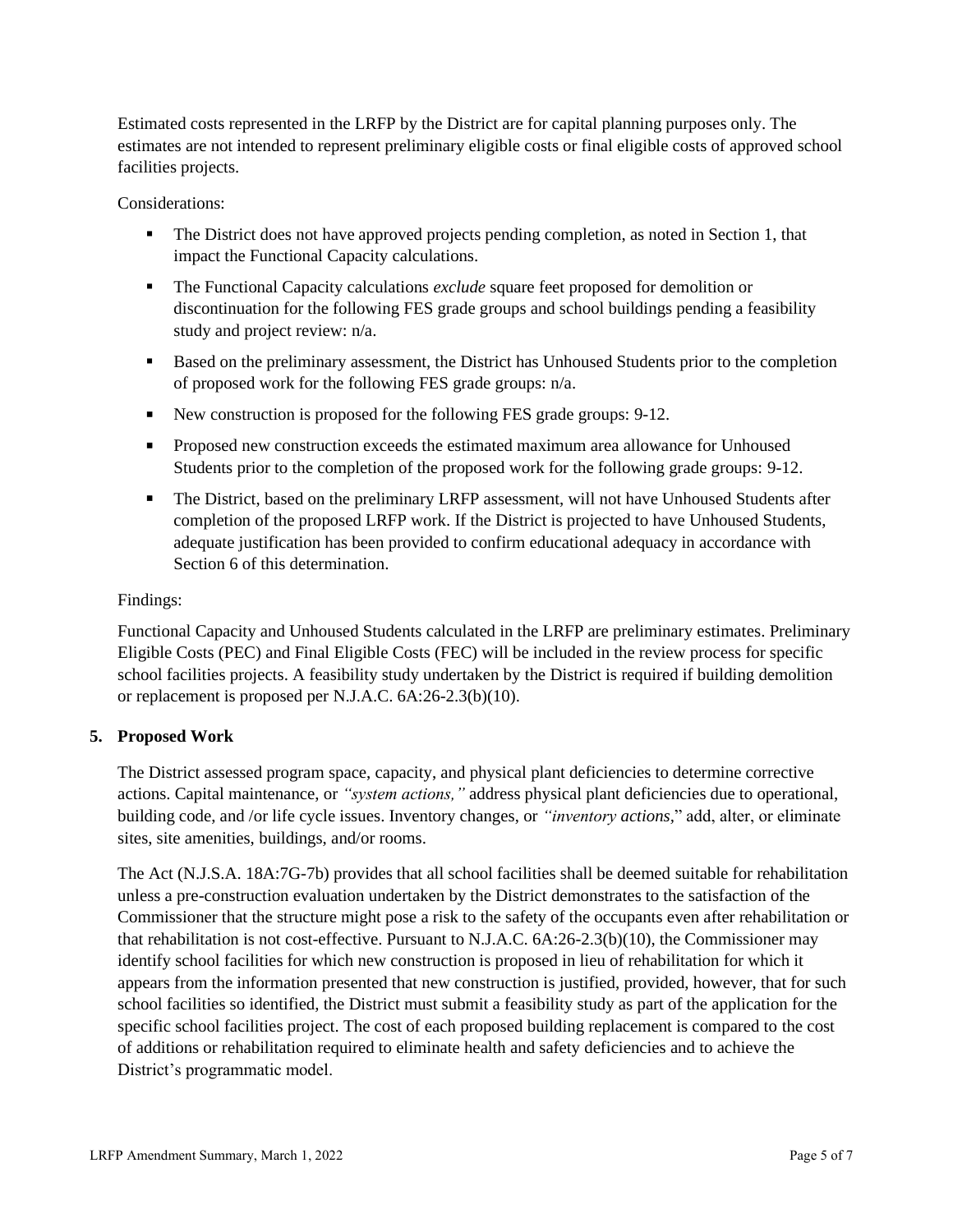Table 5 lists the scope of work proposed for each school based on the building(s) serving their student population. Proposed inventory changes are described in the LRFP website reports titled *"School Asset Inventory Report and "Proposed Room Inventory Report."* Information concerning proposed systems work, or capital maintenance can be found in the "LRFP Systems Action Summary Report."

With the completion of the proposed work, the following schools are proposed to be eliminated: n/a; the following schools are proposed to be added: n/a.

| <b>Proposed Scope of Work</b>                                                                  | <b>Applicable Schools</b>                     |
|------------------------------------------------------------------------------------------------|-----------------------------------------------|
| <b>Renovation only</b> (no new construction)                                                   |                                               |
| System actions only (no inventory actions)                                                     | n/a                                           |
| Existing inventory actions only (no systems actions)                                           | n/a                                           |
| Systems and inventory changes                                                                  | n/a                                           |
| New construction                                                                               |                                               |
| Building addition only (no systems actions)                                                    | n/a                                           |
| Renovation and building addition (system, existing<br>inventory, and new construction actions) | Salem County Career and Technical HS<br>(040) |
| New building on existing site                                                                  | n/a                                           |
| New building on new or expanded site                                                           | n/a                                           |
| <b>Site and building disposal</b> (in addition to above scopes)                                |                                               |
| Partial building demolition                                                                    | n/a                                           |
| Whole building demolition                                                                      | n/a                                           |
| Site and building disposal or discontinuation of use                                           | n/a                                           |

### **Table 5: School Building Scope of Work**

Findings:

The Department has determined that the proposed work is adequate for approval of the District's LRFP amendment. However, Department approval of proposed work in the LRFP does not imply the District may proceed with a school facilities project. The District must submit individual project applications with cost estimates for Department project approval. Both school facilities project approval and other capital project review require consistency with the District's approved LRFP.

## **6. Proposed Room Inventories and the Facilities Efficiency Standards**

The District's proposed school buildings were evaluated to assess general educational adequacy in terms of compliance with the FES area allowance pursuant to N.J.A.C. 6A:26-2.2 and 2.3.

District schools proposed to provide less square feet per student than the FES after the completion of proposed work as indicated in Table 5 are as follows: n/a

## Findings:

The Department has determined that the District's proposed room inventories are adequate for LRFP approval. If school(s) are proposed to provide less square feet per student than the FES area allowance, the District has provided justification indicating that the educational adequacy of the facility will not be